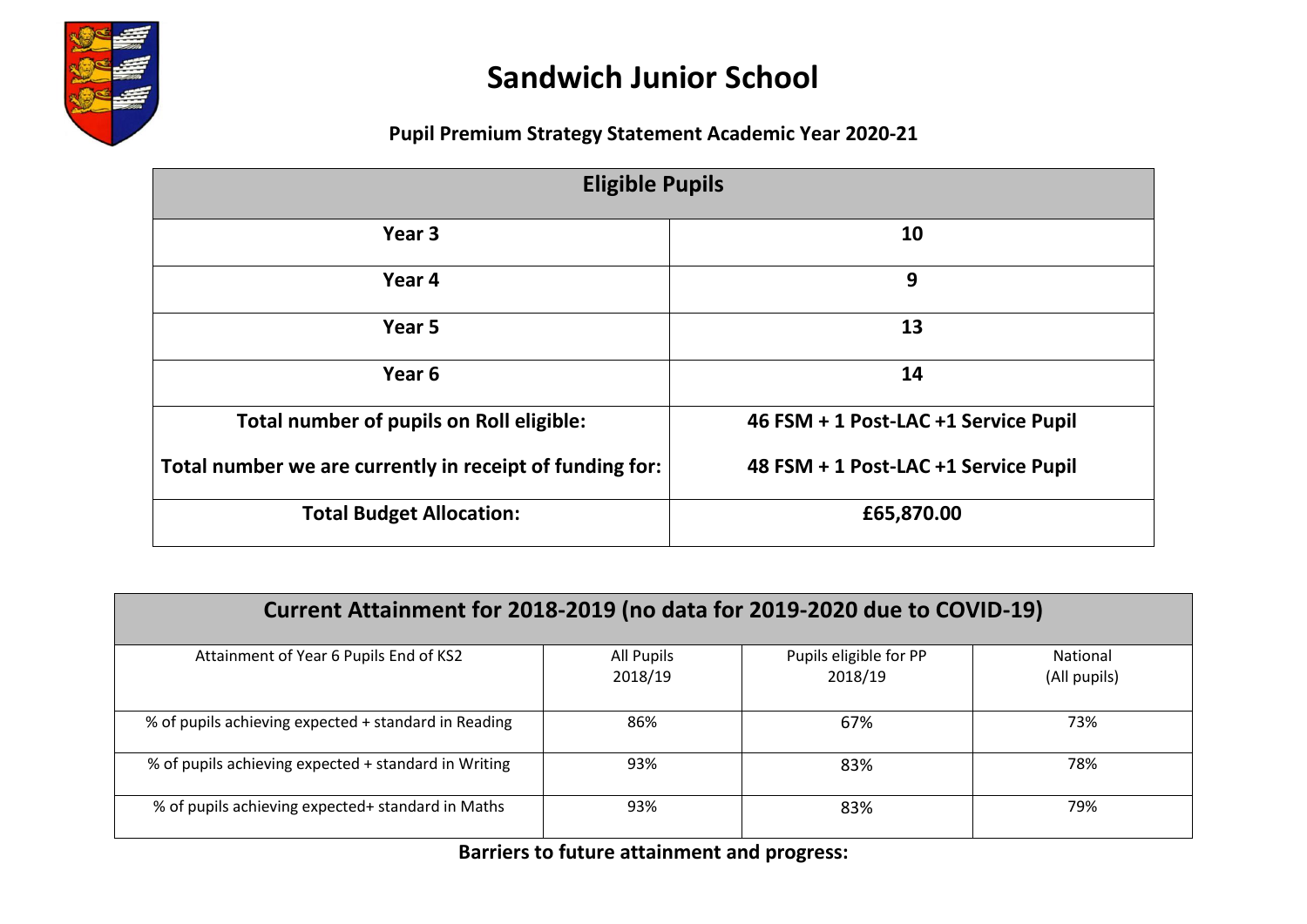|           | In School Barriers: (issues to be addressed in school, such as poor oral language skills)                                                                                                                                                                                                                                                                                           |
|-----------|-------------------------------------------------------------------------------------------------------------------------------------------------------------------------------------------------------------------------------------------------------------------------------------------------------------------------------------------------------------------------------------|
| Α.        | 11% of pupils who are eligible for Pupil Premium have identified additional educational needs which impacts on their ability to attain the<br>expected standard and meet the age appropriate objectives or make expected progress.                                                                                                                                                  |
| <b>B.</b> | Some pupils eligible for Pupil Premium have not managed to meet their age appropriate objectives (29% in Reading, 48% writing and 33% in                                                                                                                                                                                                                                            |
|           | Maths).                                                                                                                                                                                                                                                                                                                                                                             |
| C.        | The revised National Curriculum and raised expectations that comes with this has also made it more difficult for pupils to reach the higher<br>expected standards of attainment.                                                                                                                                                                                                    |
| D.        | Oracy –oral language skills for most PP children are lower as the children struggle with poor sentence structure and limited vocabulary. This<br>limits reading comprehension, writing standards and understanding of complex maths problems                                                                                                                                        |
| E.        | SEMH - 23% of pupils eligible for pupil premium have difficulties with self-esteem, ability to regulate their own emotions, anxiety, attention<br>and concentration and social skills. Consequently, this can inhibit their learning as they struggle to concentrate, interact appropriately both<br>within small social groups and avoid taking greater risks with their learning. |
| F.        | A number of pupils eligible for Pupil Premium funding also have difficulties due to fine and gross motor skills, which can inhibit their learning<br>across the curriculum.                                                                                                                                                                                                         |
| G.        | Mobility $-$ A significant group of pupils with additional needs moving in year to school.                                                                                                                                                                                                                                                                                          |

|    | <b>External Barriers:</b> (Issues which also require action outside of school, such as low attendance)                                                                 |
|----|------------------------------------------------------------------------------------------------------------------------------------------------------------------------|
| Η. | COVID-19 impact on attainment and well-being of pupils                                                                                                                 |
|    | Attendance rates of eligible pupils is lower than other pupils, which impacts on their ability to meet their age appropriate objectives and make<br>expected progress. |
|    | Many pupils limited home experiences and resources or have financial restraints leading to non-participation.                                                          |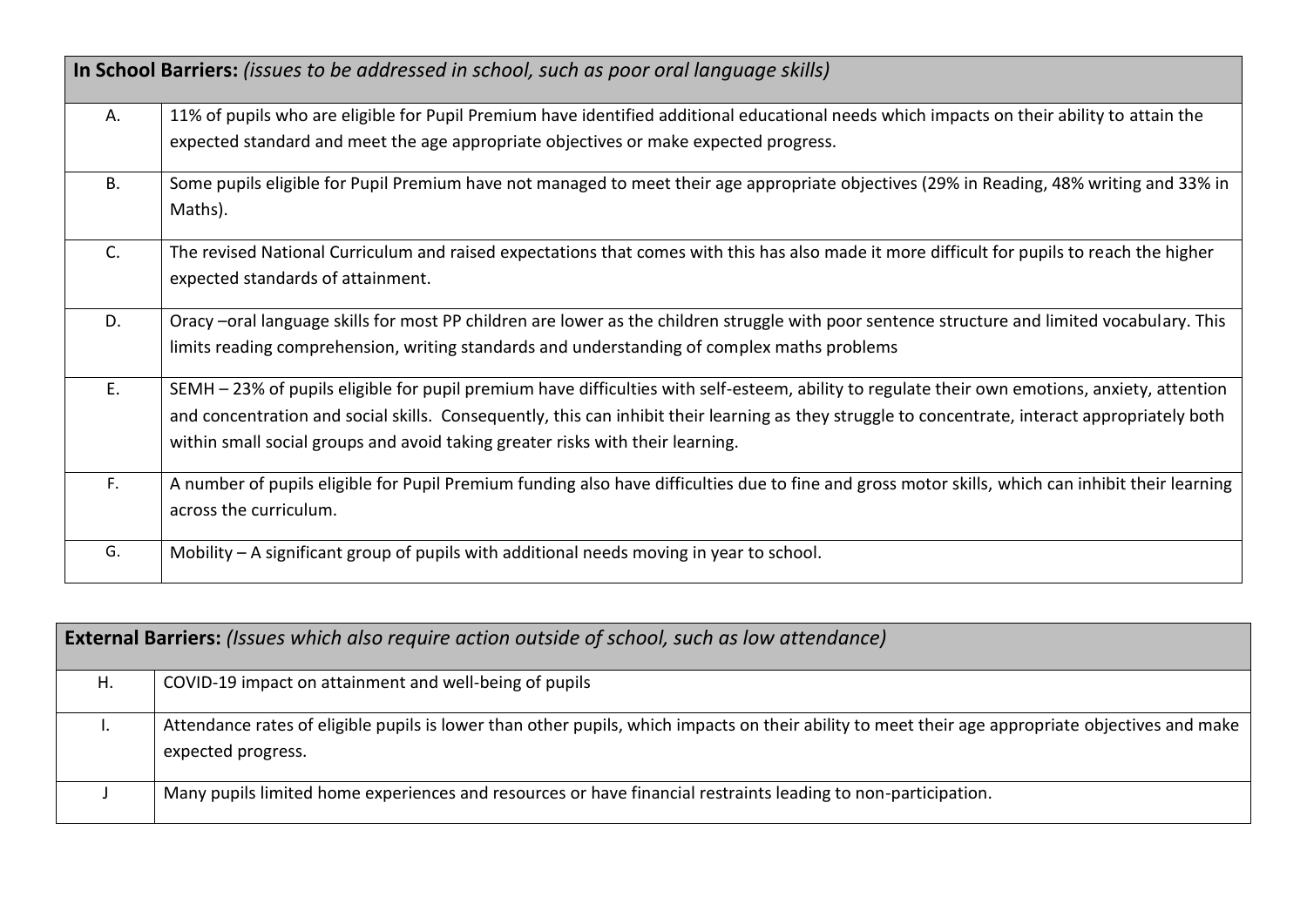|                | <b>Desired Outcomes:</b>                                                                                                                                              |                                                                                                                                                                                                                                                                                                                                                                                                                                                                             |
|----------------|-----------------------------------------------------------------------------------------------------------------------------------------------------------------------|-----------------------------------------------------------------------------------------------------------------------------------------------------------------------------------------------------------------------------------------------------------------------------------------------------------------------------------------------------------------------------------------------------------------------------------------------------------------------------|
|                | <b>Outcome</b>                                                                                                                                                        | <b>Success Criteria</b>                                                                                                                                                                                                                                                                                                                                                                                                                                                     |
| A.             | To improve progress for all pupils who are eligible for<br><b>Pupil Premium</b>                                                                                       | All pupils, including those with SEND, who are eligible for Pupil Premium make rapid<br>progress and a greater proportion of these pupils will be able to access their Year<br>group objectives and meet the age related expectations.                                                                                                                                                                                                                                      |
| <b>B.</b>      | To ensure the impact of COVID-19 on attainment and<br>well-being of pupils is effectively supported                                                                   | Initial focus on well-being and relationships, enables pupils to successfully transition<br>back to school following Lockdown.<br>Early identification of individual needs enables pupils to be successfully supported and<br>progress to be made.<br>Gap analysis from Initial baseline assessments used to inform quality first teaching,<br>targeted intervention support and catch-up curriculum.<br>All pupils make progress and evidence of gaps in learning closing. |
| $\mathsf{C}$ . | To improve SEMH of all pupils; increasing self-esteem<br>and self-confidence, thus enabling them to access the<br>curriculum and increase attainment in all subjects. | All pupils will have improved SEMH, enabling them to make progress in line with their<br>peers. Input from Thrive Practitioners and whole school CPD from Thrive will improve<br>staff knowledge of the Thrive approach and ensure that strategies are applied<br>consistently throughout the school.<br>Identified pupils receive targeted intervention support from THRIVE Practitioner;<br>positive impact shown in Thrive profiling and tracking.                       |
| D.             | To improve communication and language skills for Pupil<br>Premium pupils resulting in rapid progress in Reading,<br>Writing and Maths.                                | All pupils fully understand expectations and feel less anxious, thus enabling them to<br>make better progress.<br>Pupils more engaged and able to access their own learning.<br>Pupils able to speak using full sentences and writing demonstrates an improvement in<br>sequencing of ideas and basic sentence structure.                                                                                                                                                   |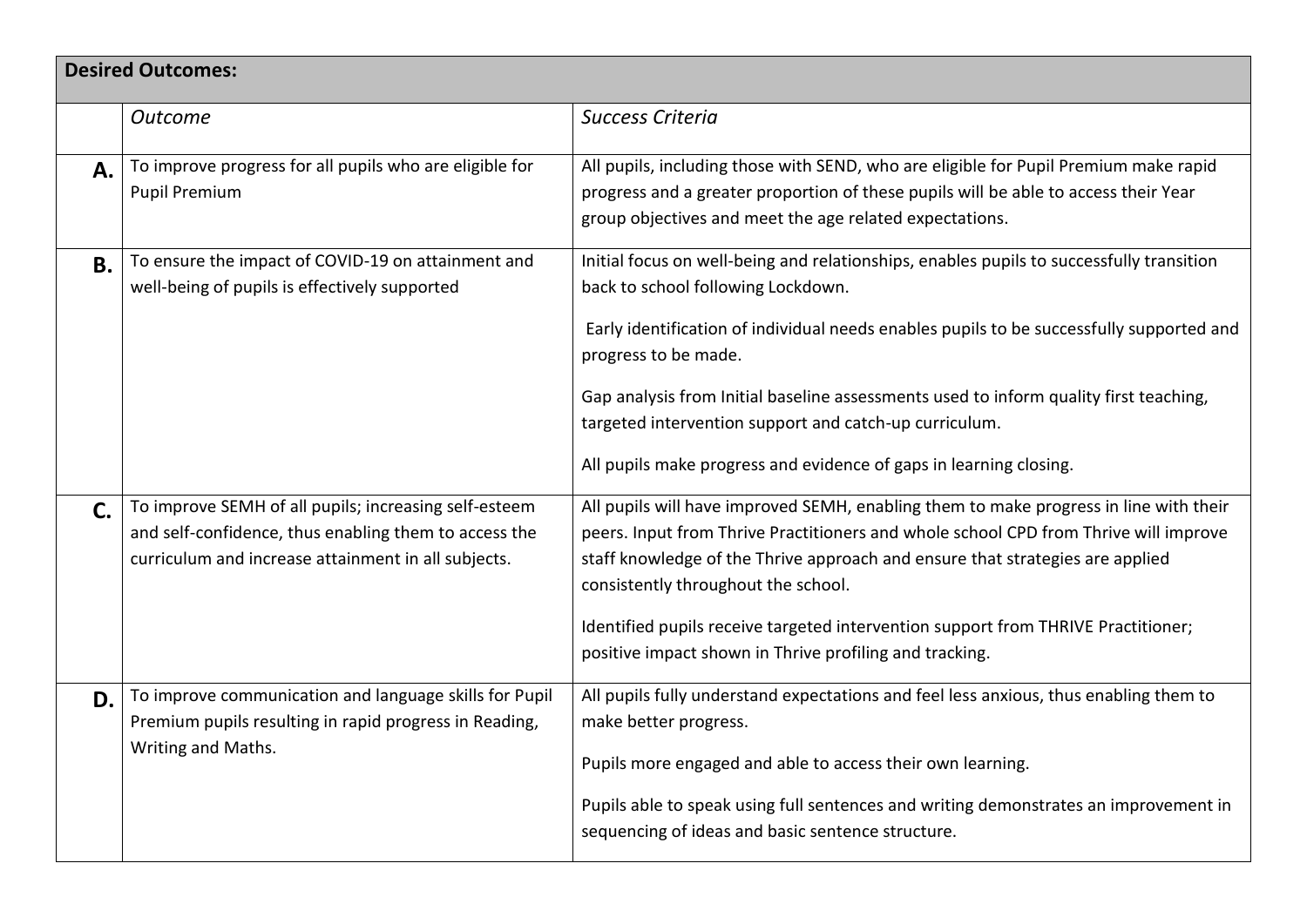## **Section 2: Planned Expenditure:**

*At Sandwich Junior School we have a 3 tiered approach to utilising the Pupil Premium Funding with the aim of improving quality first teaching for all, providing targeted support and developing whole school strategies in order to meet the needs of pupils, but particularly those who are eligible for Pupil Premium.*

| i.                               | <b>Quality First Teaching for All:</b>                                                                                                                                                                                                                                                                                                                           |                                                                                                                                                                                                                                                                                                                                                                                                                                      |                                                                                                                                                                                                                                                                                                                                     |                                                                                                                                                                                                                                                                        |                                        |               |
|----------------------------------|------------------------------------------------------------------------------------------------------------------------------------------------------------------------------------------------------------------------------------------------------------------------------------------------------------------------------------------------------------------|--------------------------------------------------------------------------------------------------------------------------------------------------------------------------------------------------------------------------------------------------------------------------------------------------------------------------------------------------------------------------------------------------------------------------------------|-------------------------------------------------------------------------------------------------------------------------------------------------------------------------------------------------------------------------------------------------------------------------------------------------------------------------------------|------------------------------------------------------------------------------------------------------------------------------------------------------------------------------------------------------------------------------------------------------------------------|----------------------------------------|---------------|
| <b>Desired</b><br><b>Outcome</b> | <b>Chosen Action,</b><br><b>Provision or</b><br>approach                                                                                                                                                                                                                                                                                                         | What is the<br>evidence and<br>rationale for this<br>choice                                                                                                                                                                                                                                                                                                                                                                          | <b>Success Criteria</b>                                                                                                                                                                                                                                                                                                             | How will you<br>ensure it is<br>implemented well?                                                                                                                                                                                                                      | <b>Staff</b><br>Lead                   | <b>Review</b> |
| A, B, C, D                       | Term 1 Recovery<br>Curriculum:<br>Settling the pupils back<br>to school with PSHE<br>focus; developing<br>concentration, Reading<br>and Writing stamina;<br>and social skills.<br><b>Baseline Assessment</b><br>Gap analysis to inform<br>planning; targeted<br>intervention support;<br>review of curriculum<br>and areas which<br>require further<br>revision. | Pupils will require<br>support in order to<br>reintegrate back into<br>full time education<br>following a significant<br>period away from<br>school for most pupils,<br>both academically and<br>in terms of well-being.<br>We will need to re-<br>assess where the pupils<br>are in their learning,<br>following a long period<br>of time engaging with<br>home learning, in order<br>to attempt to close the<br>potential gaps and | All pupils will have<br>successfully<br>transitioned back to<br>school.<br>Pupils' social skills will<br>have improved, and<br>relationships<br>maintained.<br>All staff fully aware of<br>gaps in learning and<br>areas of the<br>curriculum that need<br>to be revisited in<br>order to enable all<br>pupils to make<br>progress. | SLT to carry out drop in<br>observations where<br>possible.<br>Subject Leaders to<br>carry out Deep Dives<br>where possible.<br>Book scrutinises to be<br>carried out.<br><b>Pupil Progress</b><br>Meetings throughout<br>the year to track<br>progress of all pupils. | All staff<br>$CD -$<br>English<br>lead |               |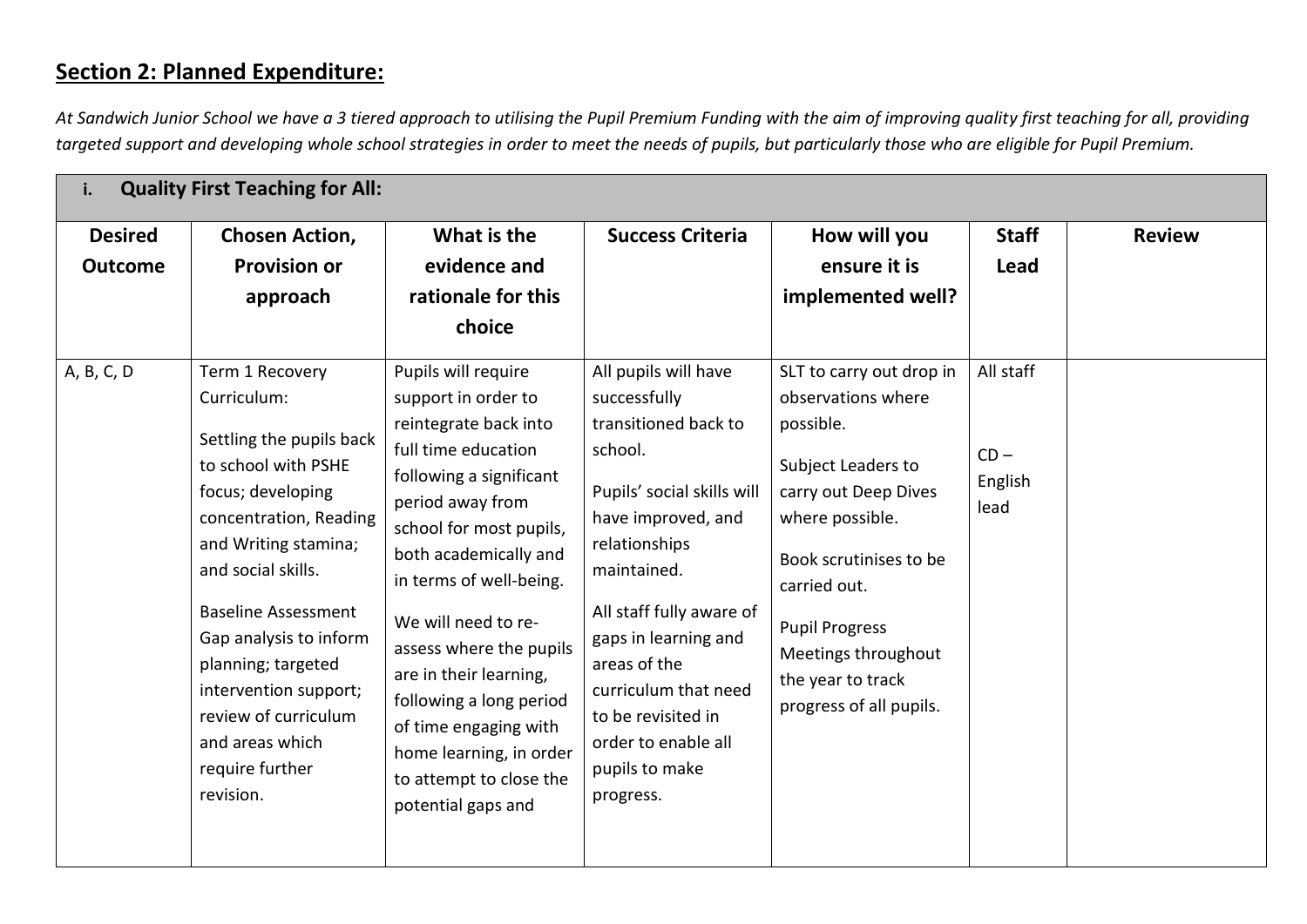| Lowest 20% of readers<br>from each class<br>identified and priority<br>given to ensure that<br>theses pupils engaged<br>in 1:1 daily reading<br>with Teacher. Guided<br>Reading approaches<br>continue to develop<br>utilising LTC strategies<br>led by English subject<br>lead.<br>Phonics to be taught<br>twice per day in Years<br>3 & 4. | proceed with the age-<br>appropriate curriculum.<br>Writing performance<br>has always been a<br>strength of the school.<br>Whilst Reading has<br>continued to develop<br>throughout the school<br>in recent years, reading<br>stamina will have been<br>hugely affected due to<br>Lockdown and remains<br>a focus area of the new<br>OFSTED framework. | Evidence in data from<br><b>Pupil Progress</b><br>Meetings indicates<br>that pupils are closing<br>the gaps in their<br>learning and are able<br>to access their own<br>curriculum objectives.<br>Reading ages for<br>lowest 20%<br>demonstrates that the<br>gap between reading<br>age and chronological<br>has closed<br>significantly. |  |  |
|----------------------------------------------------------------------------------------------------------------------------------------------------------------------------------------------------------------------------------------------------------------------------------------------------------------------------------------------|--------------------------------------------------------------------------------------------------------------------------------------------------------------------------------------------------------------------------------------------------------------------------------------------------------------------------------------------------------|-------------------------------------------------------------------------------------------------------------------------------------------------------------------------------------------------------------------------------------------------------------------------------------------------------------------------------------------|--|--|
| Revision of basic<br>number facts, number<br>bonds and efficient<br>methods for the four<br>operations to be<br>planned for in all year<br>groups, but particularly<br>in Yr3.<br>All staff to participate<br>in Maths Week and<br>investigate alternative                                                                                   | Only 25% of Year 3<br>pupils are working at<br>the age expected<br>parameter for Maths.<br>Early gap analysis has<br>identified that pupils<br>are unfamiliar with<br>basic written methods<br>for addition or                                                                                                                                         | Data shows raised<br>attainment of<br>expected and above<br>expected levels and<br>progress in Maths,<br>particularly in Year 3<br>& 5                                                                                                                                                                                                    |  |  |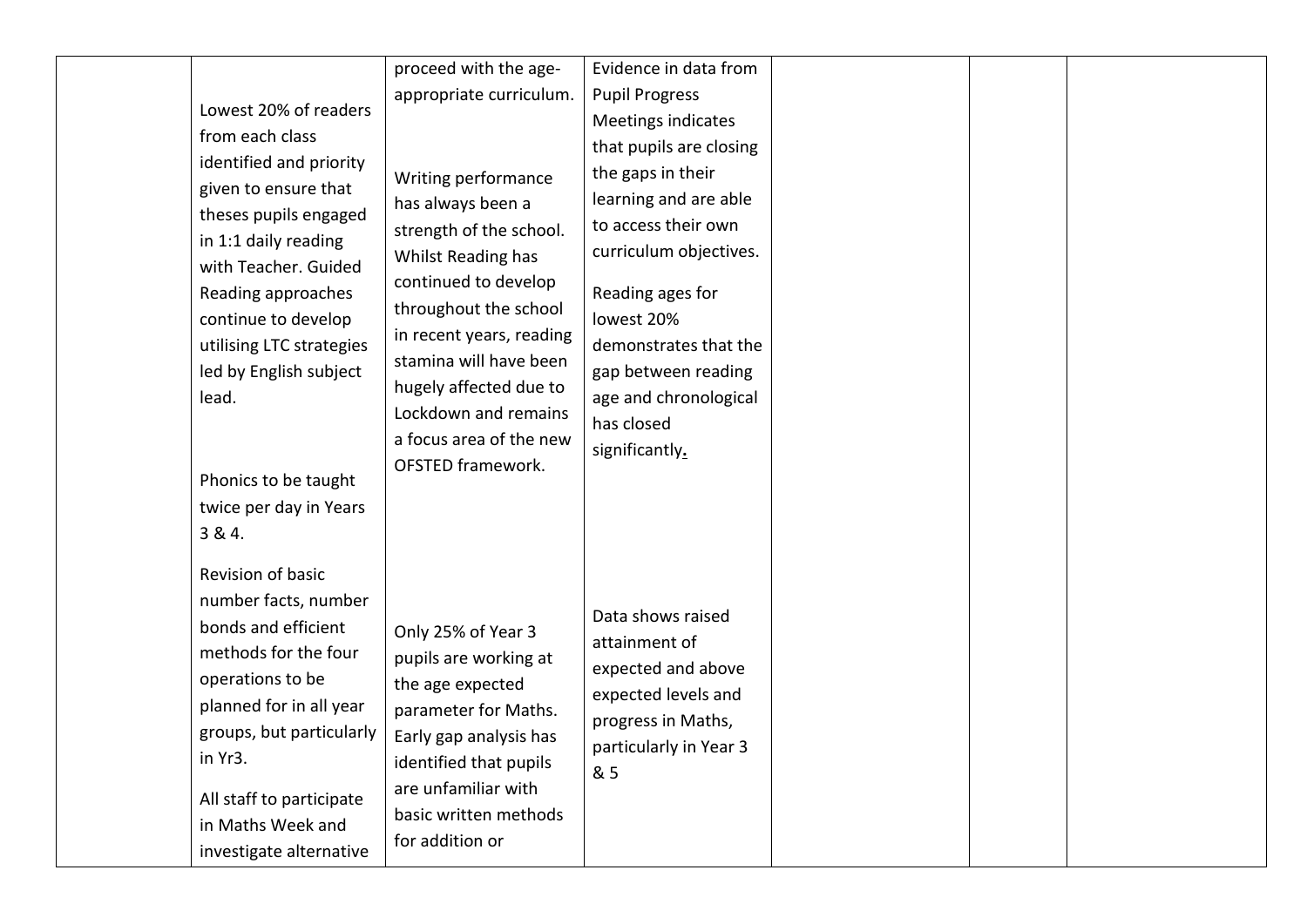|         | ways of teaching<br>Maths outdoors and<br>utilise different times<br>of the day for<br>integrating basic maths<br>teaching.                                                                                                               | subtraction and that<br>they are unable to<br>recall number bonds to<br>20 securely.<br><b>Evidence from EFF</b><br>shows that integrating<br>maths into different<br>activities throughout the<br>day - for example, at<br>registration and snack<br>$time - to familiarise$<br>children with maths<br>language and make the<br>most of the school day, is<br>the best way to improve<br><b>Mathematics</b> |                                                                                                                                                                                                                                                                                     |                                                                                                                                                                                                                                                       |              |  |
|---------|-------------------------------------------------------------------------------------------------------------------------------------------------------------------------------------------------------------------------------------------|--------------------------------------------------------------------------------------------------------------------------------------------------------------------------------------------------------------------------------------------------------------------------------------------------------------------------------------------------------------------------------------------------------------|-------------------------------------------------------------------------------------------------------------------------------------------------------------------------------------------------------------------------------------------------------------------------------------|-------------------------------------------------------------------------------------------------------------------------------------------------------------------------------------------------------------------------------------------------------|--------------|--|
| A, B, C | To continue to provide<br><b>Breathing Space</b><br>sessions for those<br>pupils in Yr4,5 & 6.<br>Additional CPD on<br>Breathing Space to be<br>booked and delivered<br>for all staff as a<br>refresher and for all<br>new staff members. | <b>EEF Research shows:</b><br>Social and emotional<br>learning has an impact<br>of +4 months.<br><b>Behaviour interventions</b><br>have an impact of $+$<br>3months.<br>Self-Regulation has a<br>high impact of $+ 7$<br>months<br>The Breathing Space<br>Programme has proven                                                                                                                               | Children's social,<br>emotional, mental<br>health and well-being<br>is supported leading<br>to improved<br>confidence and self-<br>esteem.<br>Pupils feel confident<br>to be able to<br>implement strategies<br>taught during their<br><b>Breathing Space</b><br>Sessions to enable | Pupil voice will be<br>collected to fully<br>understand impact this<br>has had on well-being.<br>SENCO to meet with<br>Julie at the end of each<br>6 week block to discuss<br>impact on individual<br>pupils and any<br>observations she has<br>made. | <b>SENCO</b> |  |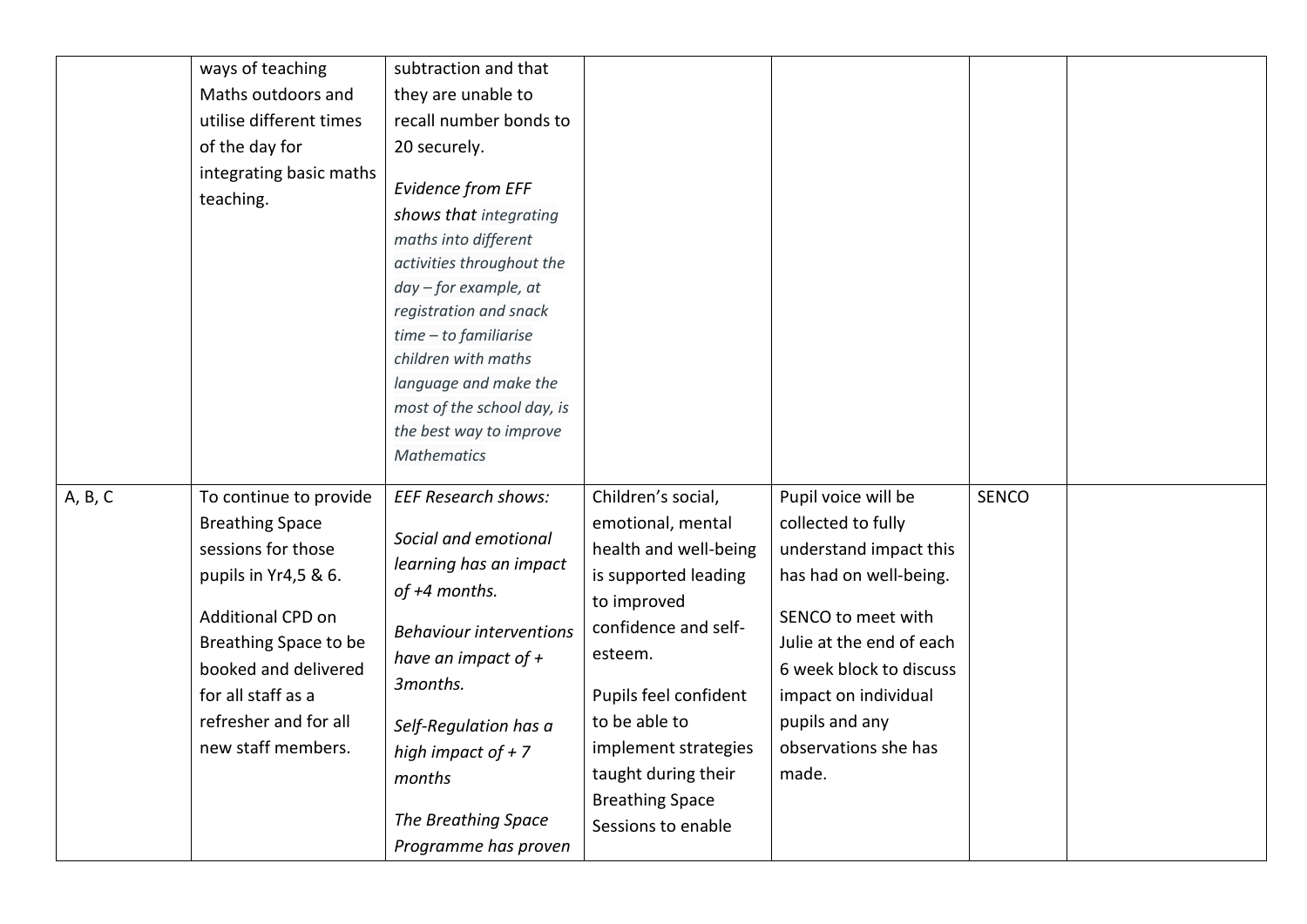|      |                                                                                                     | to be very effective and<br>successful with regards<br>to supporting pupils<br>with their SEMH.                                                                                                                                 | them to self-regulate<br>when needed.<br>All staff feel<br>confident to support<br>pupils with their<br>SEMH and lead<br>mindfulness sessions<br>as part of whole<br>school routines.                                                                                                                                        |                                                                                                                                                                                     |                          |  |
|------|-----------------------------------------------------------------------------------------------------|---------------------------------------------------------------------------------------------------------------------------------------------------------------------------------------------------------------------------------|------------------------------------------------------------------------------------------------------------------------------------------------------------------------------------------------------------------------------------------------------------------------------------------------------------------------------|-------------------------------------------------------------------------------------------------------------------------------------------------------------------------------------|--------------------------|--|
| B, C | Plan, book and<br>timetable weekly<br>sessions and daily<br><b>Mindful Moment</b><br>Minutes (MMMs) | <b>EEF Research shows:</b><br>Social and emotional<br>learning has an impact<br>of +4 months.<br><b>Behaviour interventions</b><br>have an impact of $+$<br>3months.<br>Self-Regulation has a<br>high impact of $+ 7$<br>months | Children's social,<br>emotional, mental<br>health and well-being<br>is supported leading<br>to improved<br>confidence and self-<br>esteem.<br>Pupils feel confident<br>to be able to<br>implement strategies<br>taught during their<br><b>Breathing Space</b><br>Sessions to enable<br>them to self-regulate<br>when needed. | SLT to monitor sessions<br>where possible to<br>establish impact on<br>engagement.<br>Pupil voice will be<br>collected to fully<br>understand impact this<br>has had on well-being. | SR<br>MG to<br>timetable |  |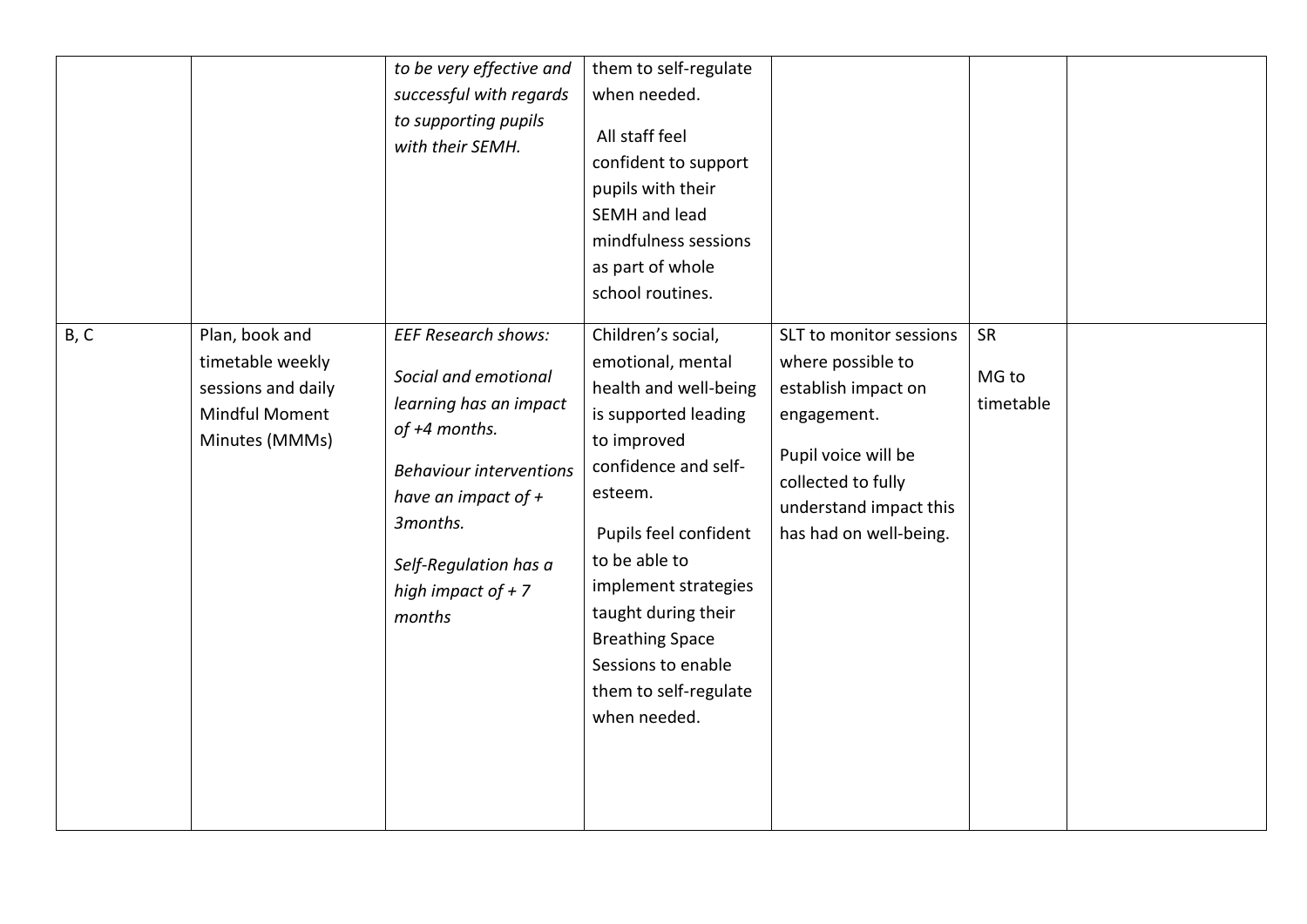| ii.<br><b>Targeted Support</b>                                                                                                                                                                                                                                                                                           |                                                                                                                                                                                                                                                                                                                                                                                                                                                                                          |                                                                                                                                                                                                                                                                                                                             |                                                                                                                                                                                                                                                                                  |                              |               |
|--------------------------------------------------------------------------------------------------------------------------------------------------------------------------------------------------------------------------------------------------------------------------------------------------------------------------|------------------------------------------------------------------------------------------------------------------------------------------------------------------------------------------------------------------------------------------------------------------------------------------------------------------------------------------------------------------------------------------------------------------------------------------------------------------------------------------|-----------------------------------------------------------------------------------------------------------------------------------------------------------------------------------------------------------------------------------------------------------------------------------------------------------------------------|----------------------------------------------------------------------------------------------------------------------------------------------------------------------------------------------------------------------------------------------------------------------------------|------------------------------|---------------|
| <b>Desired</b><br><b>Chosen Action,</b>                                                                                                                                                                                                                                                                                  | What is the                                                                                                                                                                                                                                                                                                                                                                                                                                                                              | <b>Success Criteria</b>                                                                                                                                                                                                                                                                                                     | How will you                                                                                                                                                                                                                                                                     | <b>Staff</b>                 | <b>Review</b> |
| Provision, or<br><b>Outcome</b>                                                                                                                                                                                                                                                                                          | evidence and                                                                                                                                                                                                                                                                                                                                                                                                                                                                             |                                                                                                                                                                                                                                                                                                                             | ensure it is                                                                                                                                                                                                                                                                     | Lead                         |               |
| approach                                                                                                                                                                                                                                                                                                                 | rationale for this                                                                                                                                                                                                                                                                                                                                                                                                                                                                       |                                                                                                                                                                                                                                                                                                                             | implemented well?                                                                                                                                                                                                                                                                |                              |               |
|                                                                                                                                                                                                                                                                                                                          | choice                                                                                                                                                                                                                                                                                                                                                                                                                                                                                   |                                                                                                                                                                                                                                                                                                                             |                                                                                                                                                                                                                                                                                  |                              |               |
| To identify pupils who<br>A, B, D<br>would benefit from<br>additional support with<br>reading.<br>Lowest 20% of Readers<br>to be identified and<br>daily 1:1 reading to be<br>implemented.<br>To plan and implement<br>the delivery of the<br><b>Beanstalk Reading</b><br>Programme for those<br>individuals identified. | Writing performance<br>has always been a<br>strength of the school.<br>Whilst Reading has<br>continued to develop<br>throughout the school<br>in recent years, reading<br>stamina will have been<br>hugely affected due to<br>Lockdown and remains<br>a focus area of the new<br><b>OFSTED framework.</b><br>Initial reading ages of<br>the lowest 20%<br>indicates that pupils<br>have a significant gap<br>between Reading Age<br>and chronological age.<br><b>EEF Research shows:</b> | Children are more<br>engaged with their<br>reading; their<br>confidence will have<br>improved enabling<br>them to be more<br>independent readers.<br>Raised attainment in<br>reading; fluency and<br>Gap between Reading<br>age and chronological<br>age will have<br>decreased.<br>Comprehension of<br>texts has improved. | SLT to monitor entry<br>and exit data of<br>intervention.<br>English Subject Lead to<br>analyse and report<br>impact of progress for<br>lowest 20% across the<br>school to SLT.<br>Pupil voice will be<br>collected to fully<br>understand impact this<br>has had on well-being. | Class<br>Teachers<br>& SENCO |               |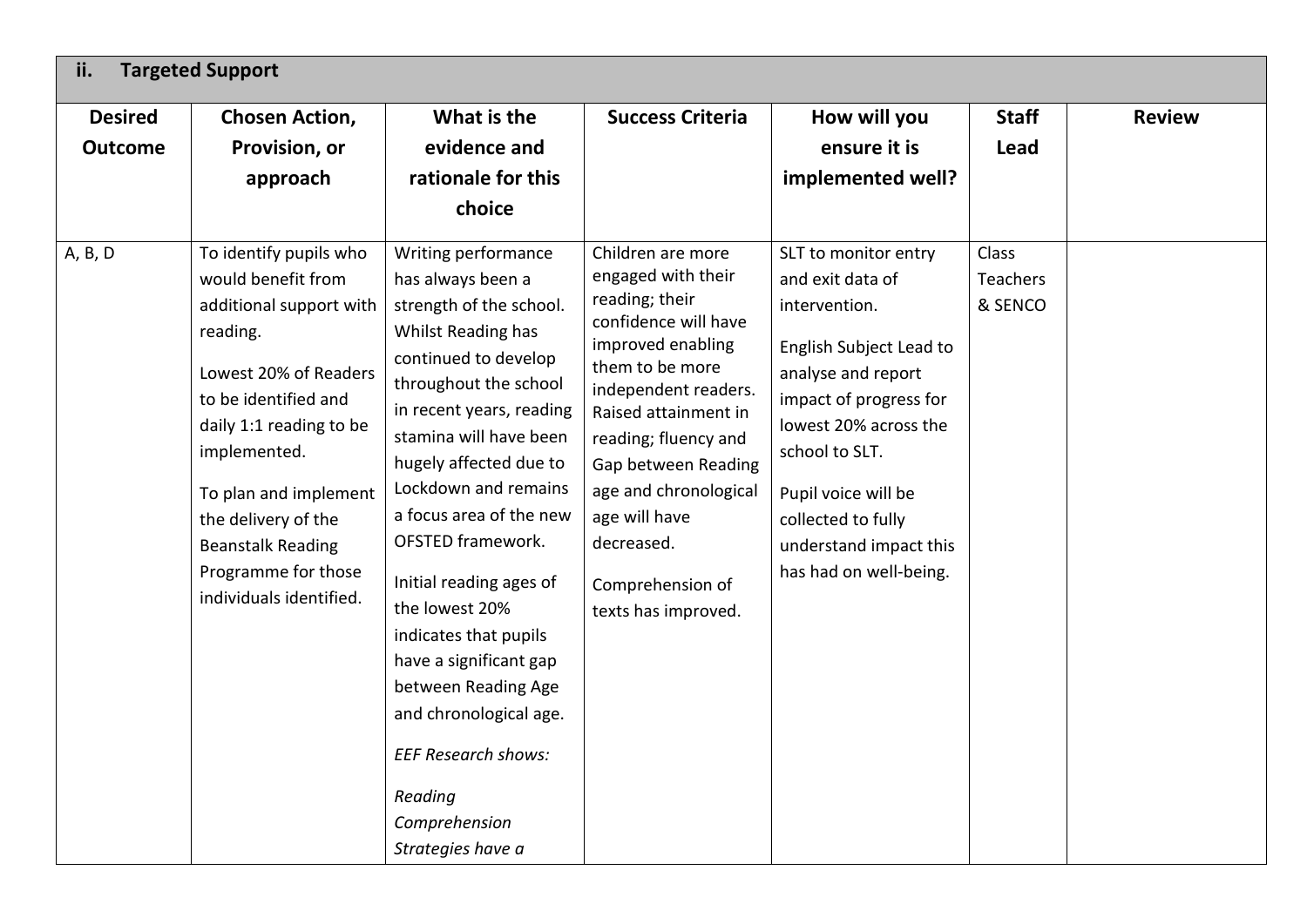|      |                                                                                                                                                                                                            | positive impact on<br>progress of $+6$ months.<br>Individualised<br>instruction has an<br>impact of +3 months<br>and 1:1 tuition has an<br>impact of +5 months.                                                                                                                                                                               |                                                                                                                                                                                                                                                                                                                               |                                                                                                                                         |                                            |  |
|------|------------------------------------------------------------------------------------------------------------------------------------------------------------------------------------------------------------|-----------------------------------------------------------------------------------------------------------------------------------------------------------------------------------------------------------------------------------------------------------------------------------------------------------------------------------------------|-------------------------------------------------------------------------------------------------------------------------------------------------------------------------------------------------------------------------------------------------------------------------------------------------------------------------------|-----------------------------------------------------------------------------------------------------------------------------------------|--------------------------------------------|--|
| A, B | To identify pupils who<br>would benefit from<br>additional support in<br>order to make rapid<br>progress.<br>Plan and deliver<br>specific TA lead<br>interventions<br>identified within<br>provision maps. | <b>EEF Research shows:</b><br>Individualised<br>instruction has an<br>impact of +3 months.<br>Feedback has a high<br>impact of +8 months.<br>Social and emotional<br>learning has an impact<br>of +4 months.<br><b>Behaviour interventions</b><br>have an impact of $+$<br>3months.<br>Self-Regulation has a<br>high impact of $+7$<br>months | Raise attainment of<br>expected and above<br>expected levels and<br>progress in the core<br>subjects.<br>Specific skills<br>developed to enable<br>pupils to access the<br>full curriculum.<br>Gross and fine motor<br>skills of those children<br>identified have<br>improved and is<br>impacting positively<br>on learning. | Intervention entry and<br>exit data will be<br>monitored at the end<br>of each term and<br>discussed within Pupil<br>Progress Meetings. | <b>Class</b><br><b>Teachers</b><br>& SENCO |  |
| A, B | To identify pupils who<br>would benefit from<br>additional support or<br>more bespoke                                                                                                                      | <b>EEF Research shows:</b>                                                                                                                                                                                                                                                                                                                    | Pupils have made<br>rapid progress within<br>Maths and English<br>and are becoming                                                                                                                                                                                                                                            | Intervention entry and<br>exit data will be<br>monitored at the end<br>of each term and                                                 | JB & Class<br><b>Teachers</b>              |  |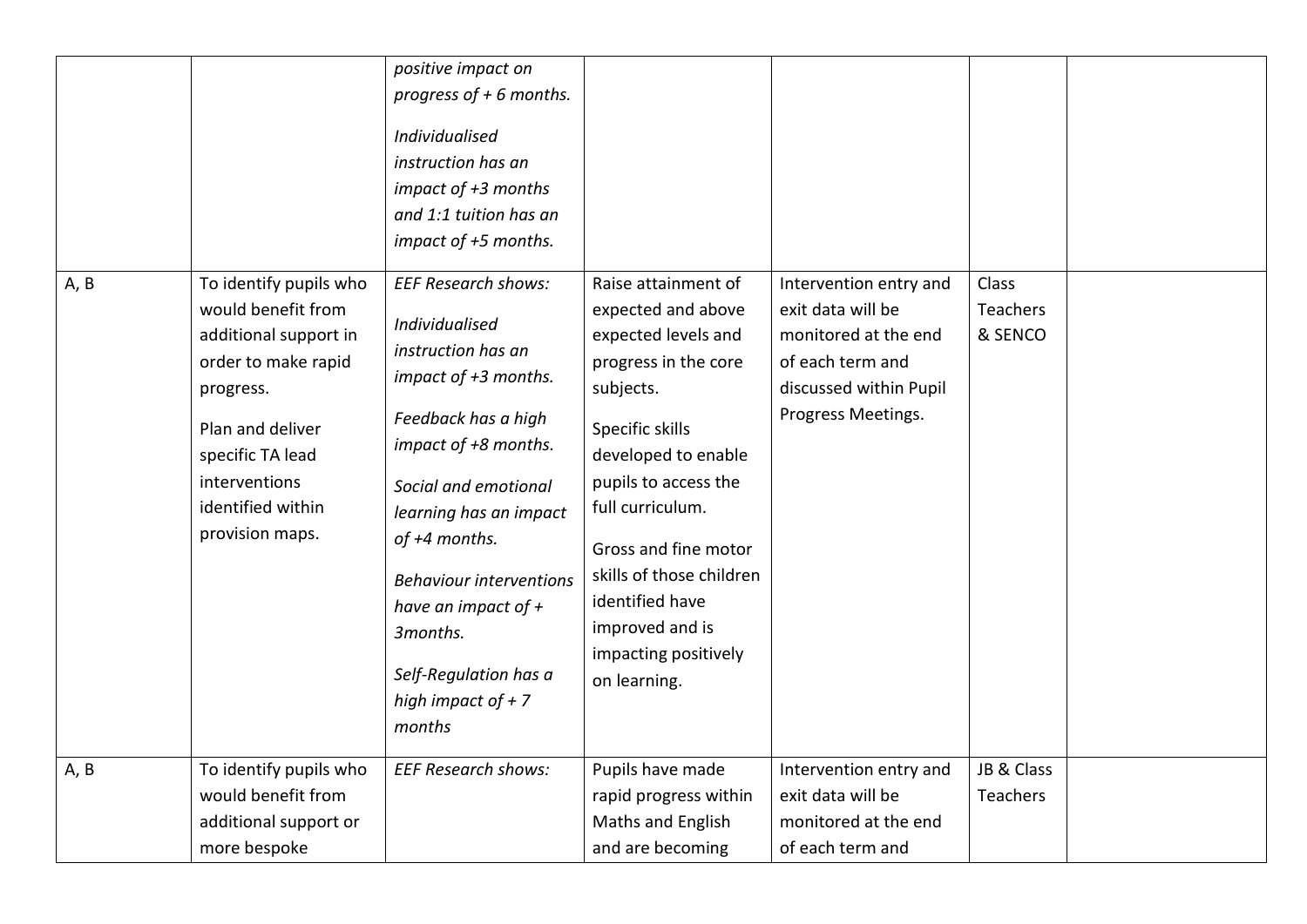|            | curriculum in Maths<br>and English in order to<br>make rapid progress.<br>Investigate both<br>Numbershark and<br>Wordshark as possible<br>programmes to<br>support individual<br>pupils within these<br>areas.                                                                                                                                                                      | Individualised<br>instruction has an<br>impact of +3 months.<br>Feedback has a high<br>impact of +8 months.                              | more independent<br>with their learning.<br>Pupils are engaged<br>and motivated to<br>access their own<br>learning in Maths and<br>English.                                                                                                                                                                                                                                                       | discussed within Pupil<br>Progress Meetings.                                                                                                                                                                                                                                                                                                               |                              |  |
|------------|-------------------------------------------------------------------------------------------------------------------------------------------------------------------------------------------------------------------------------------------------------------------------------------------------------------------------------------------------------------------------------------|------------------------------------------------------------------------------------------------------------------------------------------|---------------------------------------------------------------------------------------------------------------------------------------------------------------------------------------------------------------------------------------------------------------------------------------------------------------------------------------------------------------------------------------------------|------------------------------------------------------------------------------------------------------------------------------------------------------------------------------------------------------------------------------------------------------------------------------------------------------------------------------------------------------------|------------------------------|--|
| A, B, C, D | Class Teachers in<br>collaboration with<br>SENCO identify pupils<br>who may have possible<br>Dyslexic traits or are<br>struggling with<br>Reading, Writing and<br>spelling, and therefore<br>require additional<br>assessment to be<br>carried out.<br>Plan possible<br>intervention or<br>strategies depending<br>on outcome of<br>assessment to support<br>any potential barriers | <b>EEF Research shows:</b><br>Individualised<br>instruction has an<br>impact of +3 months.<br>Feedback has a high<br>impact of +8 months | Areas of difficulty are<br>identified through<br>assessment and<br>appropriate support<br>sourced.<br>Develop specific<br>strategies to enable<br>children to access the<br>full curriculum.<br>Raise attainment of<br>expected and above<br>expected levels and<br>progress in the core<br>subjects.<br>Children's social,<br>emotional, mental<br>health and well-being<br>is supported leading | Intervention planning<br>with entry and exit data<br>will be monitored at<br>the end of each term.<br>SENCO to review in<br>collaboration with Class<br>Teachers the provision<br>in place and adjust<br>accordingly.<br>SLT and Subject Leader<br>(CD) to Monitor English<br>Books and gap analysis<br>of Reading Papers,<br>spelling and phonic<br>data. | Class<br>Teachers<br>& SENCO |  |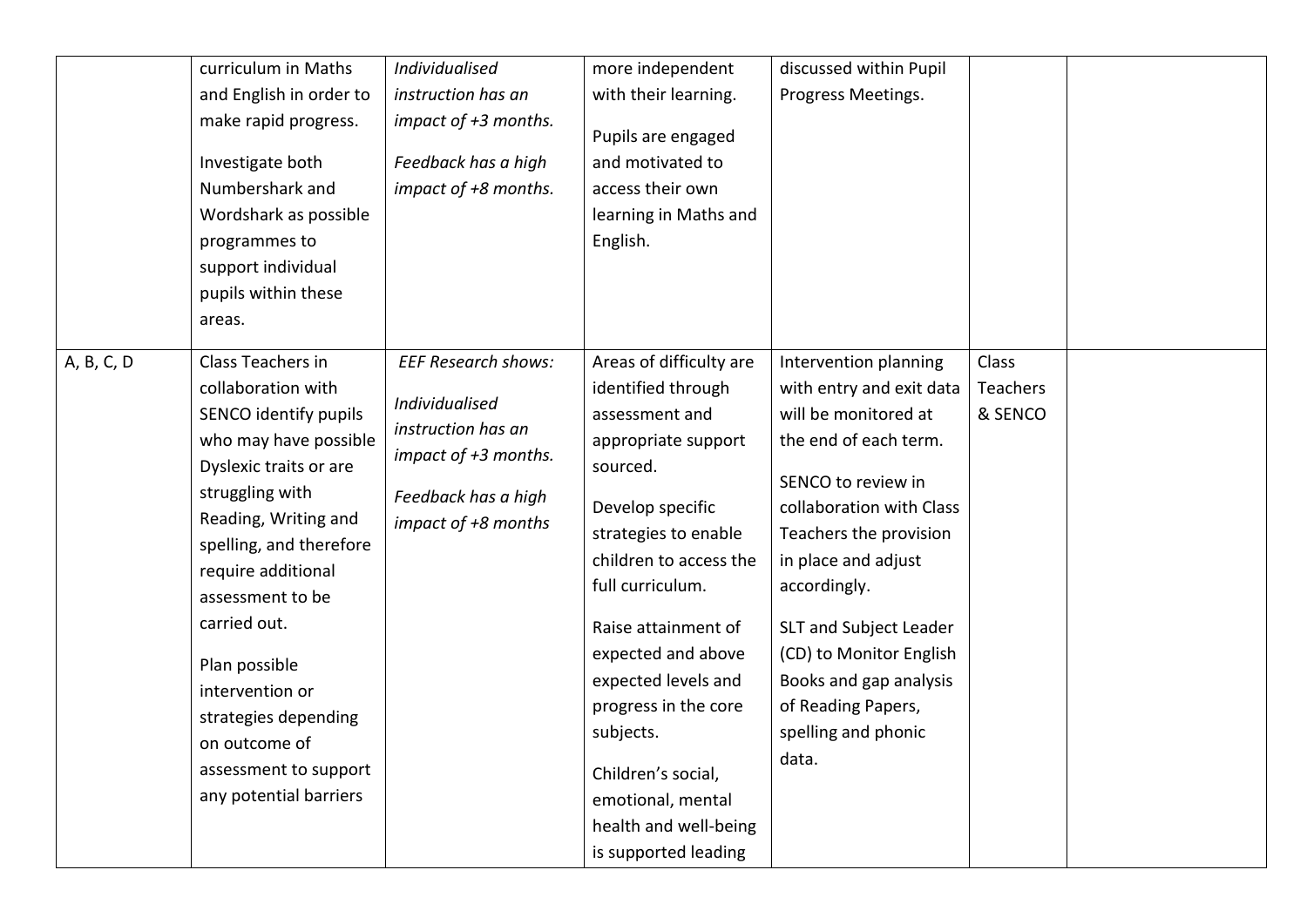|            | and enable pupils to<br>access their learning.                                                                                                                                                                                                                                                  |                                                                                                                                          | to improved<br>confidence and self-<br>esteem within their<br>learning.                                                                                                                                                                                                                                                                                                                                                          |                                                                                                                                                                                   |           |  |
|------------|-------------------------------------------------------------------------------------------------------------------------------------------------------------------------------------------------------------------------------------------------------------------------------------------------|------------------------------------------------------------------------------------------------------------------------------------------|----------------------------------------------------------------------------------------------------------------------------------------------------------------------------------------------------------------------------------------------------------------------------------------------------------------------------------------------------------------------------------------------------------------------------------|-----------------------------------------------------------------------------------------------------------------------------------------------------------------------------------|-----------|--|
| A, B, C, D | To identify select<br>individuals who may<br>require additional<br>investigation from an<br>Educational<br>Psychologist in order<br>to gain a better<br>understanding of<br>specific needs and<br>potential barriers to<br>learning.<br>Commission outside<br>agency support where<br>required. | <b>EEF Research shows:</b><br>Individualised<br>instruction has an<br>impact of +3 months.<br>Feedback has a high<br>impact of +8 months | Barriers to learning<br>identified for<br>individual pupils and<br>appropriate provision<br>planned and<br>implemented to<br>support the pupil's<br>needs.<br>Pupils are able to<br>access their own<br>learning and make<br>appropriate progress<br>from their starting<br>points. Pupil's social,<br>emotional, mental<br>health and well-being<br>is also supported<br>leading to improved<br>confidence and self-<br>esteem. | SENCO to monitor<br>provision and<br>collaboratively work<br>with Class Teacher or<br>other potential outside<br>agencies to implement<br>further ongoing<br>support if required. | <b>JB</b> |  |
| B, C.      | To identify staff to<br>participate in Thrive<br>Practitioner Training.                                                                                                                                                                                                                         | <b>EEF Research shows:</b>                                                                                                               | All pupils will have<br>improved SEMH,<br>enabling them to                                                                                                                                                                                                                                                                                                                                                                       | SLT to monitor impact<br>of Thrive input on both<br>individual and small                                                                                                          | JB        |  |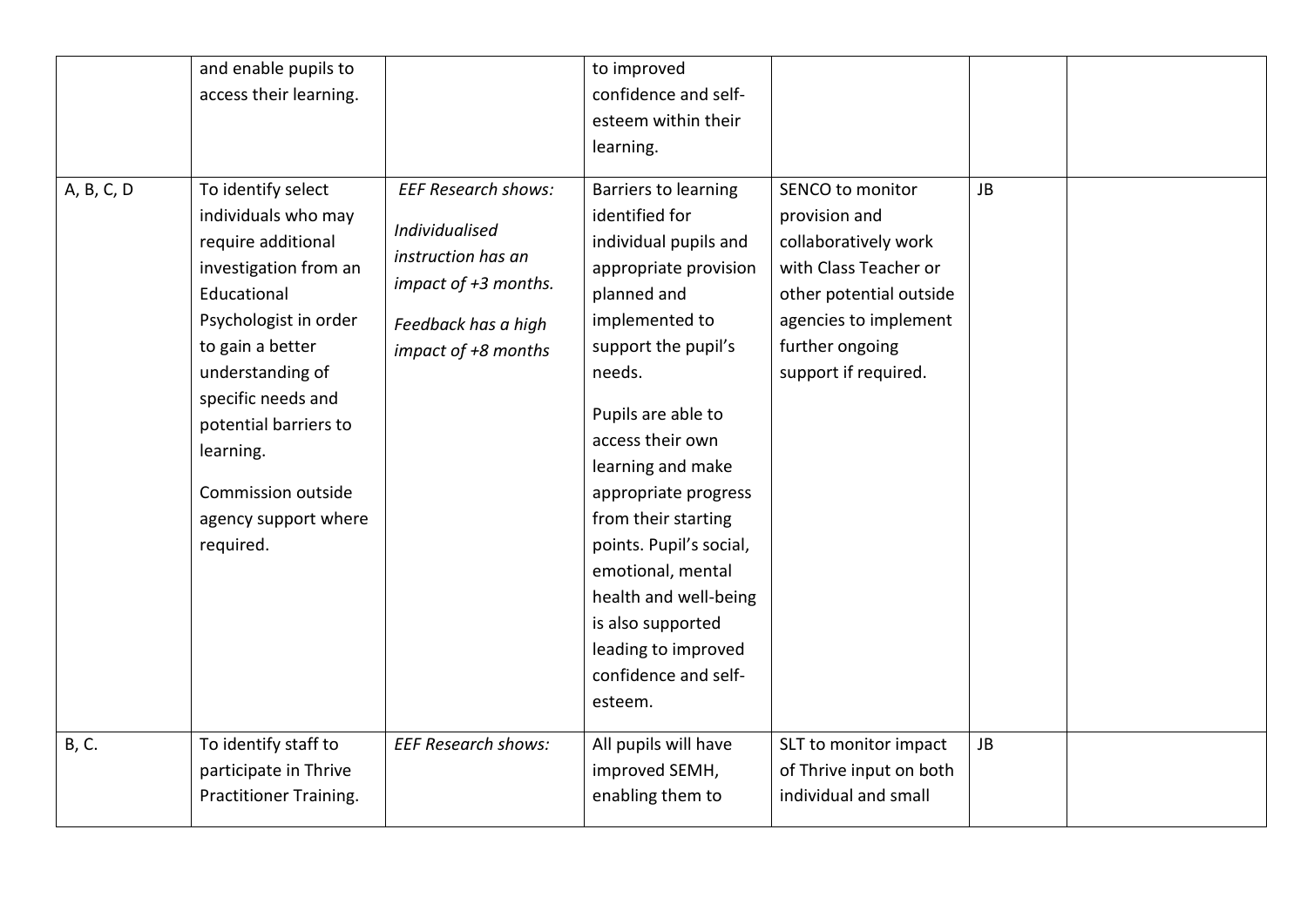|      | Book x 3 members of<br>staff on Thrive<br><b>Practitioner Training</b><br>and support them in<br>their studies.<br>Book follow up training<br>for licensed<br>practitioners to ensure<br>license continues and<br>knowledge and<br>understanding is the<br>most up to date.<br>Identify individual<br>pupils who need to be<br>profiled and action<br>plans created to<br>support SEMH needs. | Social and emotional<br>learning has an impact<br>of +4 months.<br><b>Behaviour interventions</b><br>have an impact of $+$<br>3months.<br>Self-Regulation has a<br>high impact of $+ 7$<br>months | make progress in line<br>with their peers.<br><b>Thrive Practitioners</b><br>feel confident to<br>deliver both 1:1 and<br>small group Thrive<br>sessions.<br>Input from Thrive<br>Practitioners and<br>whole school CPD<br>from Thrive will<br>improve staff<br>knowledge of the<br>Thrive approach and<br>ensure that strategies<br>are applied<br>consistently<br>throughout the<br>school. | groups from analysis of<br>Thrive profiles.<br>Intervention entry and<br>exit data will be<br>monitored at the end<br>of each term and<br>discussed within Pupil<br>Progress Meetings.<br>SENCO to work<br>collaboratively with<br>Thrive Practitioners to<br>review and monitor<br>ongoing Action Plans.<br>SENCO to support<br>training of Thrive<br>Practitioners and<br>coordinate where<br>support needs to be<br>deployed. |              |  |
|------|-----------------------------------------------------------------------------------------------------------------------------------------------------------------------------------------------------------------------------------------------------------------------------------------------------------------------------------------------------------------------------------------------|---------------------------------------------------------------------------------------------------------------------------------------------------------------------------------------------------|-----------------------------------------------------------------------------------------------------------------------------------------------------------------------------------------------------------------------------------------------------------------------------------------------------------------------------------------------------------------------------------------------|----------------------------------------------------------------------------------------------------------------------------------------------------------------------------------------------------------------------------------------------------------------------------------------------------------------------------------------------------------------------------------------------------------------------------------|--------------|--|
| A, D | To review and update<br>annual subscription for<br>Speech and Language<br>Link or order to enable<br>staff to assess any<br>potential language<br>gaps.                                                                                                                                                                                                                                       | <b>EEF Research shows:</b><br>Individualised<br>instruction has an<br>impact of +3 months.<br>Feedback has a high<br>impact of $+8$ months                                                        | Children to have<br>closed the gaps as<br>indicated by Language<br>Link and Speech link.<br>Raise attainment of<br>expected and above<br>expected levels and<br>progress in the core<br>subjects.                                                                                                                                                                                             | Intervention entry and<br>exit data will be<br>monitored and<br>outcomes discussed<br>during Pupil Progress<br>Meetings.                                                                                                                                                                                                                                                                                                         | <b>SENCO</b> |  |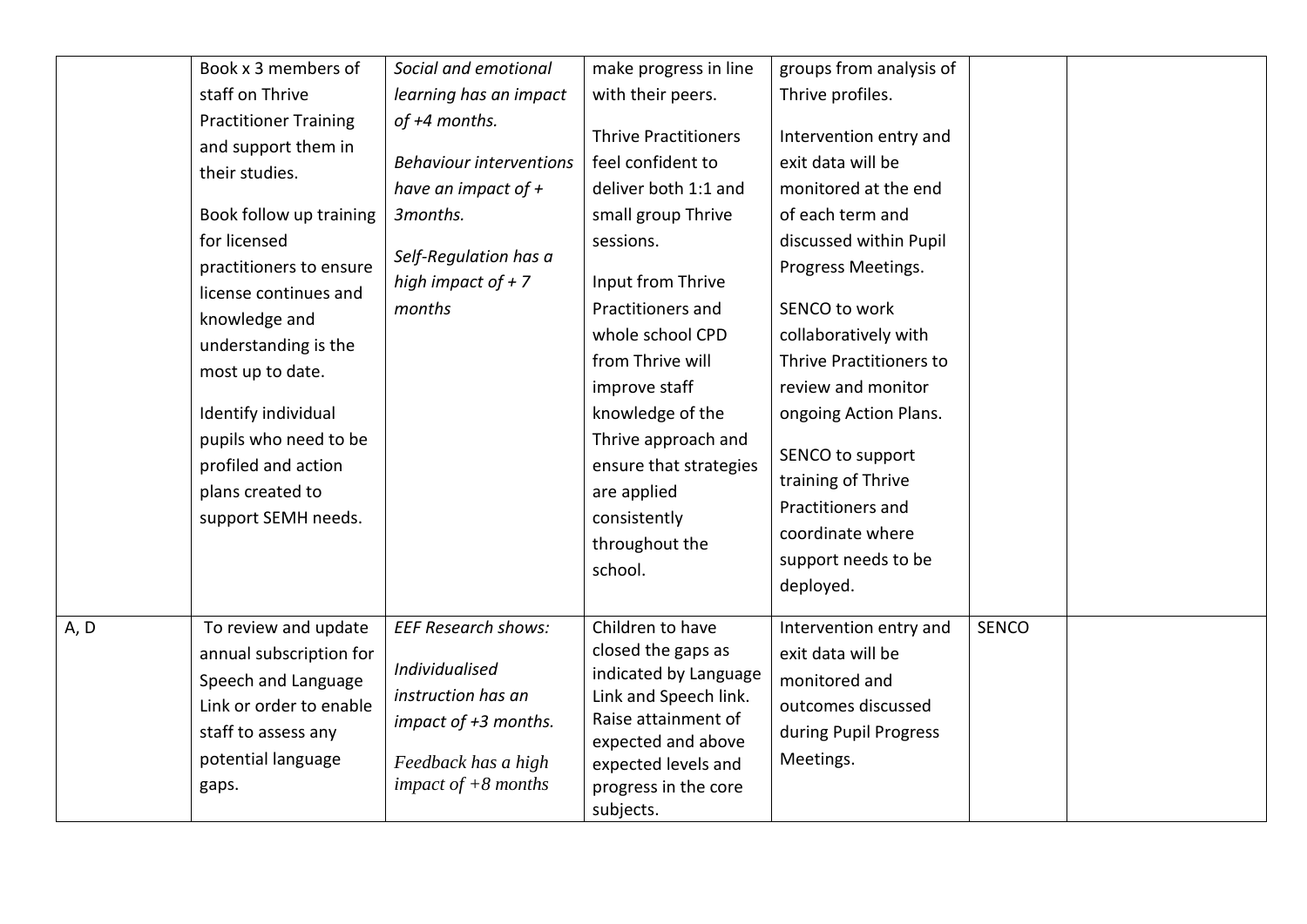|      |                                                                                                                                                                                                                                |                                                                                                                                                                                                                     | Develop specific skills<br>to enable children to<br>access the full<br>curriculum.                                                                                                             |                                                                                                                                                                                                                                                           |              |  |
|------|--------------------------------------------------------------------------------------------------------------------------------------------------------------------------------------------------------------------------------|---------------------------------------------------------------------------------------------------------------------------------------------------------------------------------------------------------------------|------------------------------------------------------------------------------------------------------------------------------------------------------------------------------------------------|-----------------------------------------------------------------------------------------------------------------------------------------------------------------------------------------------------------------------------------------------------------|--------------|--|
| A, D | To identify pupils who<br>may require additional<br>support with language<br>skills.<br>To purchase Flash<br>Academy Licenses for<br>those pupils identified<br>as requiring additional<br>support                             | <b>EEF Research shows:</b><br>Individualised<br>instruction has an<br>impact of +3 months.<br>Feedback has a high<br>impact of +8 months                                                                            | Pupils are engaged<br>and able to access a<br>more bespoke<br>curriculum.<br>Pupils have made at<br>least expected<br>progress from their<br>starting points in the<br>core subjects.          | SENCO to monitor<br>engagement with Flash<br>Academy.<br>Intervention entry and<br>exit data will be<br>monitored and<br>outcomes discussed<br>during Pupil Progress<br>Meetings.<br>Pupil Voice will be<br>collected to determine<br>its impact on SEMH. | <b>SENCO</b> |  |
| A, D | Research different<br>communication<br>software.<br>Purchase<br>Communicate in Print<br>Software in order to<br>create social stories,<br>task management<br>boards, clarification<br>cards, feelings boards<br>etc to support | <b>EEF Research shows:</b><br><b>Individualised</b><br>instruction has an<br>impact of +3 months.<br>Feedback has a high<br>impact of +8 months.<br>Social and emotional<br>learning has an impact<br>of +4 months. | All pupils fully<br>understand<br>expectations and feel<br>less anxious, thus<br>enabling them to<br>make better progress.<br>Pupils more engaged<br>and able to access<br>their own learning. | <b>SENCO and Class</b><br>Teachers to monitor<br>impact of individual<br>resources on<br>engagement and<br>progress within<br>learning.                                                                                                                   | <b>SENCO</b> |  |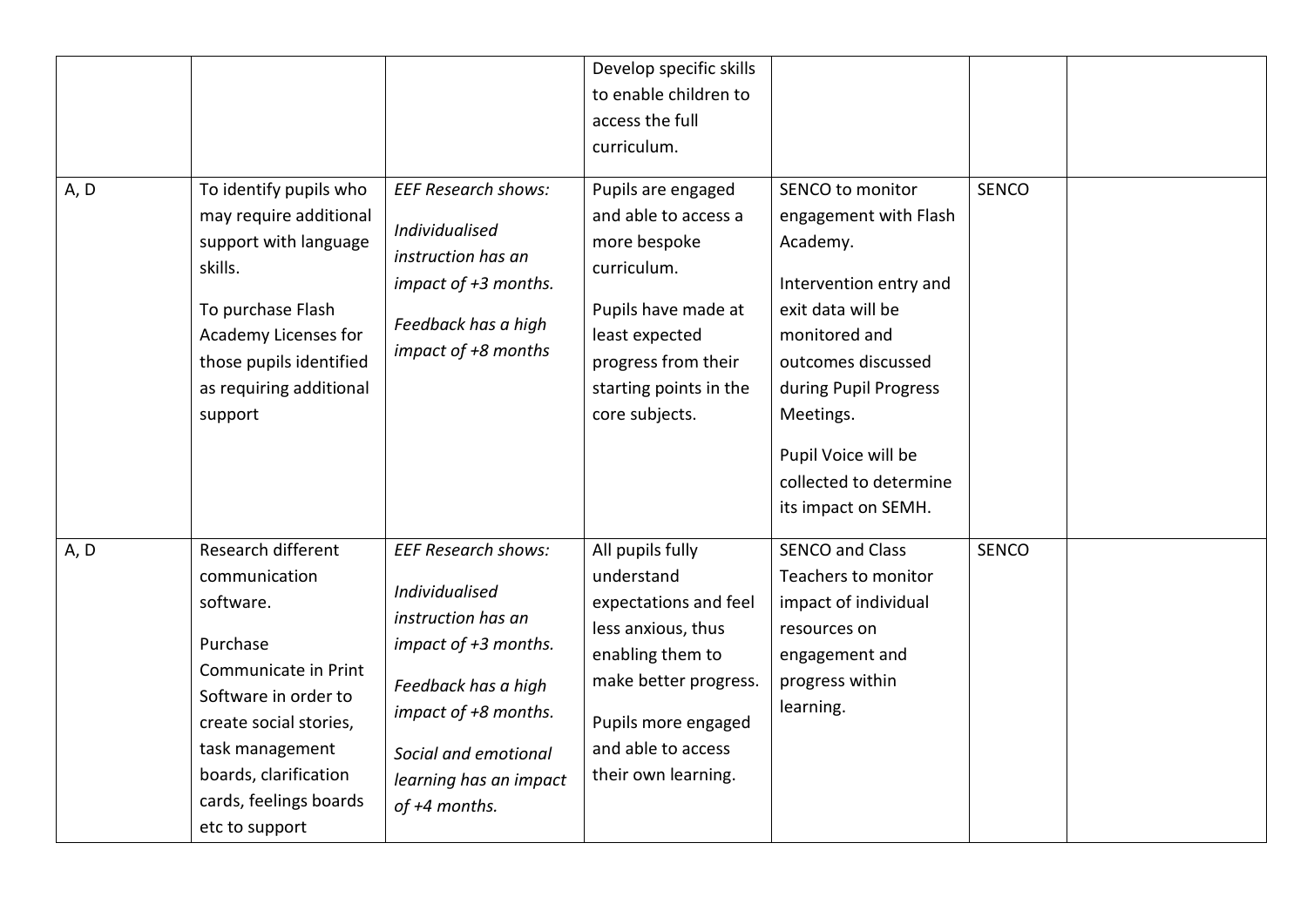|                | individuals who have<br>difficulties<br>communicating their<br>feelings or concerns.<br>Share visual resources<br>with parents who may<br>be struggling with<br>pupil's engagement or<br>behaviour at home. | <b>Behaviour interventions</b><br>have an impact of $+$<br>3months.<br>Self-Regulation has a<br>high impact of $+ 7$<br>months.<br>Parental engagement<br>has an impact of $+$<br>3months. |                                                                                                                                                                   |                                                                                                                                    |              |               |
|----------------|-------------------------------------------------------------------------------------------------------------------------------------------------------------------------------------------------------------|--------------------------------------------------------------------------------------------------------------------------------------------------------------------------------------------|-------------------------------------------------------------------------------------------------------------------------------------------------------------------|------------------------------------------------------------------------------------------------------------------------------------|--------------|---------------|
| iii.           | <b>Whole School/ other Strategies</b>                                                                                                                                                                       |                                                                                                                                                                                            |                                                                                                                                                                   |                                                                                                                                    |              |               |
| <b>Desired</b> | <b>Chosen Action,</b>                                                                                                                                                                                       | What is the                                                                                                                                                                                | <b>Success Criteria</b>                                                                                                                                           | How will you                                                                                                                       | <b>Staff</b> | <b>Review</b> |
| <b>Outcome</b> | <b>Provision or</b>                                                                                                                                                                                         | evidence and                                                                                                                                                                               |                                                                                                                                                                   | ensure it is                                                                                                                       | Lead         |               |
|                | approach                                                                                                                                                                                                    | rationale for this                                                                                                                                                                         |                                                                                                                                                                   | implemented well?                                                                                                                  |              |               |
|                |                                                                                                                                                                                                             | choice                                                                                                                                                                                     |                                                                                                                                                                   |                                                                                                                                    |              |               |
| B, C,          | To book and deliver<br>whole school training<br>on the Thrive<br>Approach.<br>Class Teachers to<br>explore profiling their                                                                                  | <b>EEF Research shows:</b><br>Social and emotional<br>learning has an impact<br>of +4 months.<br><b>Behaviour</b>                                                                          | Staff feel confident to<br>identify and assess<br>pupils with potential<br>SEMH difficulties and<br>develop appropriate<br>intervention and<br>support to improve | SENCO to monitor class<br>profiles, as Thrive<br>Practitioner.<br>Entry and Exit data<br>from Class Profiles to<br>be monitored by | <b>JB</b>    |               |